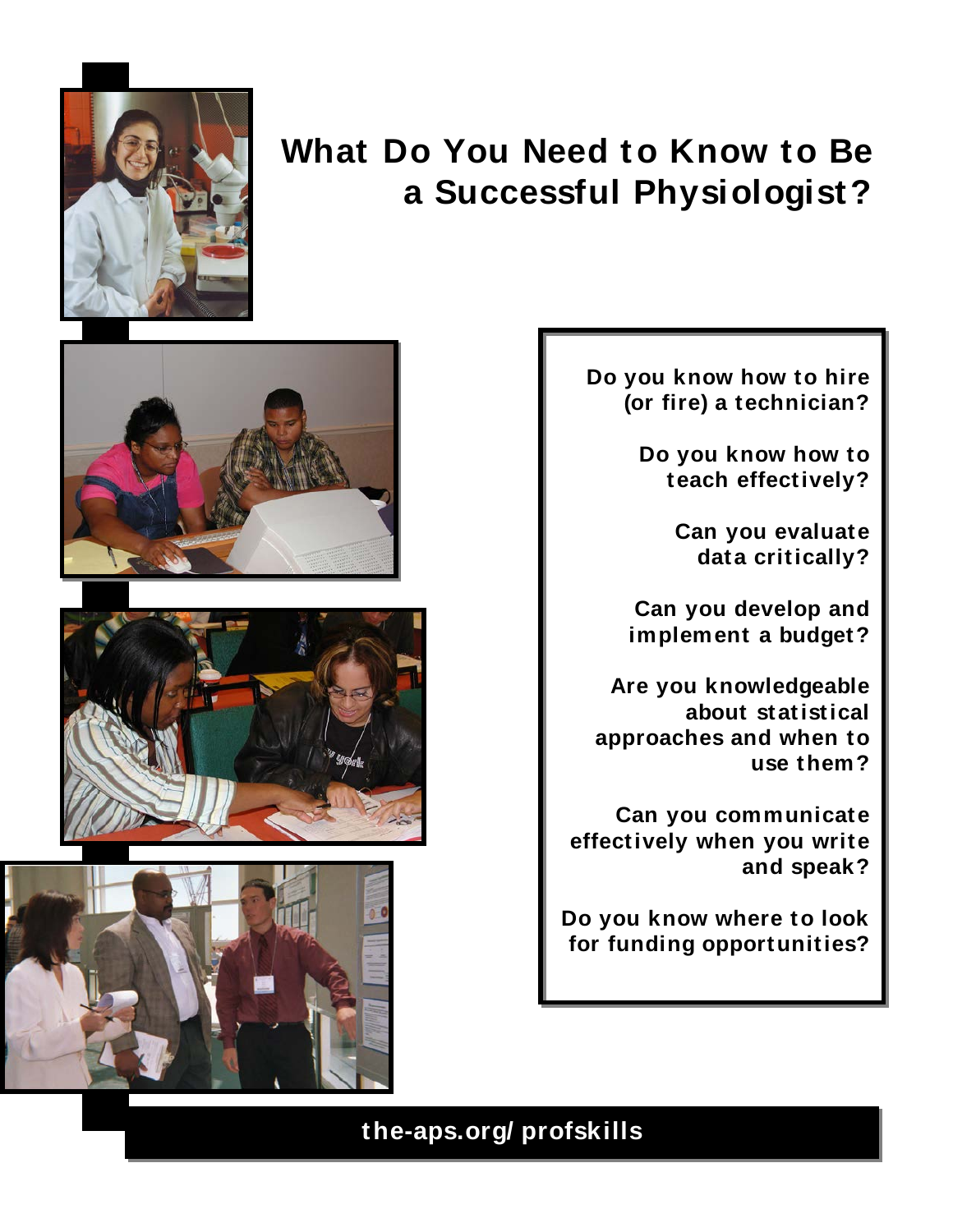

# **APS/ ACDP List of Professional Skills for Physiologists and Trainees**



**Published jointly by The American Physiological Society (APS) and Association of Chairs of Departments of Physiology (ACDP)**

**Permission to reproduce the information in this publication** is granted for classroom, home, or workshop use only. For all other purposes, request permission in writing from the Education Office at The American Physiological Society.

Use Notice: This material is available on the web at [the-aps.org/profskills](http://www.the-aps.org/education/skills.htm) (APS web site) or [acdponline.org/skills.htm](http://www.acdponline.org/skills.htm) (ACDP web site)

APS Education Publication Number 2003-02 ISBN: 1-890252-01-1

 **2003 by** The American Physiological Society (APS) and the Association of Chairs of Departments of Physiology (ACDP) 9650 Rockville Pike Bethesda, MD 20814-3991 301-634-7132 301-634-7098 (fax) [education@the-aps.org](mailto:education@the-aps.org) [the-aps.org](http://www.the-aps.org/)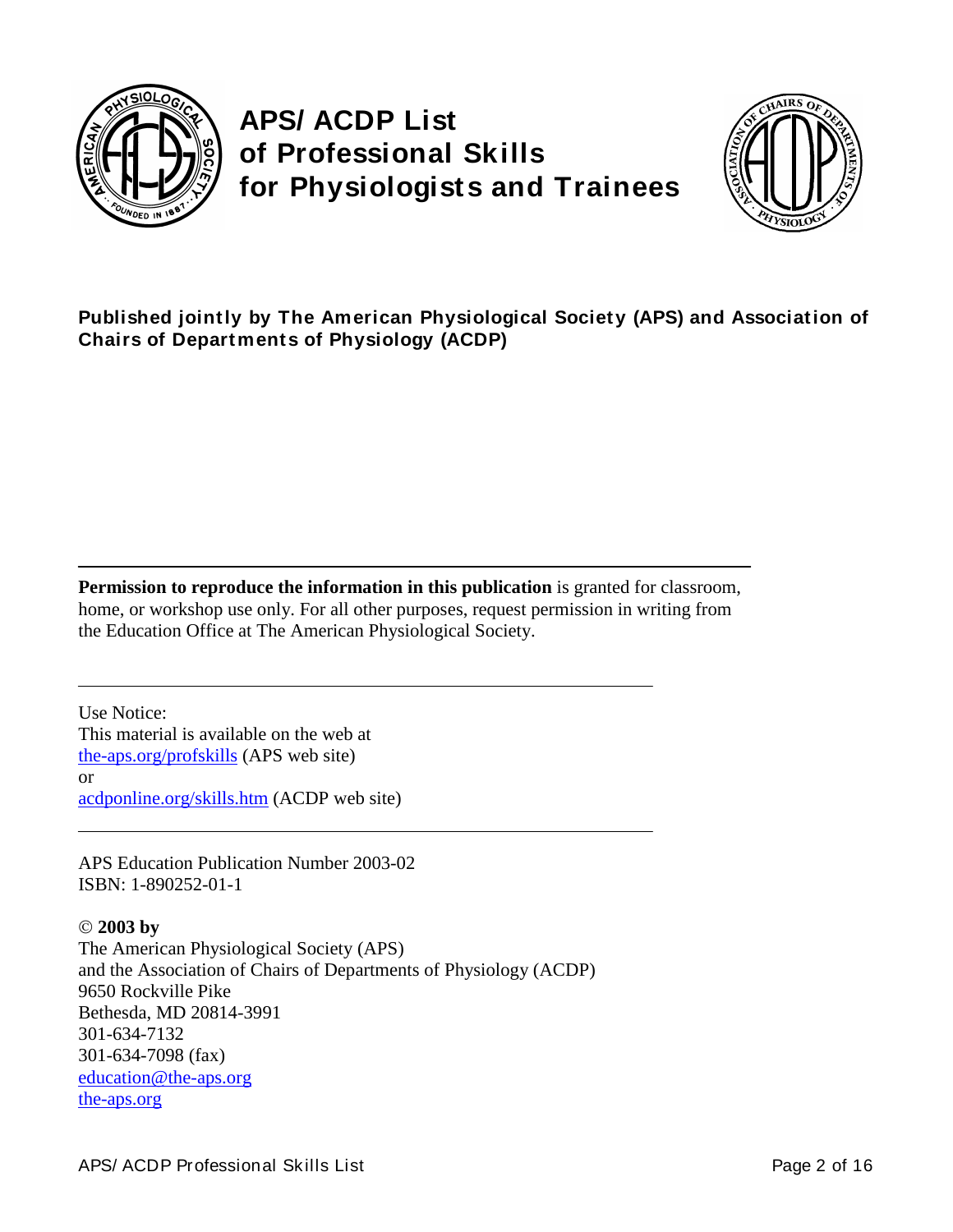# **The Scientist as a Lifelong Learner**

Training to be a scientist means training to be a lifelong learner. Scientific theories, knowledge, and research and teaching methodologies are constantly changing, reflecting the very nature of the scientific endeavor. Scientists must be open to and actively seek new knowledge in addition to new and better methods for acquiring that knowledge and for sharing it with the wider community. Therefore, scientists-in-training must not only seek to develop a high degree of skill in the current knowledge and methodology of their specific field, but they must also develop the motivation and skills to constantly update both. Ultimately, to be a scientist is to be a lifelong learner.

The lifelong learning process begins early in career development. The process becomes more focused as students select a science-related course of study during their undergraduate years. In a scientific career, formal training makes up a significant part of the individual's professional development. Coursework at the undergraduate and graduate levels builds both content knowledge and learning skills. It also develops and continuously improves laboratory, writing, and presentation skills, as well as the ability to work more independently. The postdoctoral experience allows trainees to acquire new skills, such as proposal development and/ or project management, and to further improve existing skills. Even when trainees move into their first professional position, the learning process continues, often with a greater focus than previously on editing and writing, teaching (teaching methods, curriculum development, and assessment skills), administration, management, and supervision. Scientists also develop skills enabling interaction with and meaningful contribution to the broader scientific community, not only within their host institutions, but also nationally and internationally. The learning skills that scientists develop during undergraduate, graduate, and postdoctoral training allow them to adeptly add new knowledge and new skills to their repertoire at each career phase.

It is important to recognize that many of the trainee's learning experiences do not occur within the context of formal coursework or training programs. As trainees progress from undergraduate to graduate to postdoctoral stages, training evolves into a more individualized program. Students mainly benefit from learning opportunities provided by their institutional departments and their advisors. However, successful students also seek opportunities to achieve professional development goals that they have set for themselves. Just as a career in science requires ongoing self-motivated learning, success in training to become a scientist requires students to take a very proactive approach, seeking opportunities to learn skills important to their future work.

What should those personal professional development goals entail? This depends upon the individual's career goals. In the field of physiology, an advanced degree can lead not only to more traditional careers, such as those involving research and/ or teaching in academia, but also to careers in industry research and management, government research and policy, public understanding of science, and consulting in areas such as law and writing. Planning a career in any of these areas requires students to consider which skills and experiences will best prepare them for success. There are, however, many important skills that are needed across many areas of scientific work.

### **A List of Professional Skills for Physiology Trainees**

In 2002, The American Physiological Society and the Association of Chairs of Departments of Physiology began compiling a list of important professional development skills for physiology trainees. The development process for the list is provided in Appendix A. The list that follows is the product of that process. It is important to note that the list was developed with specific purposes in mind. **The primary purpose of this list is to serve as a professional development tool for physiology trainees and their mentors.** For example, trainees may use the list to help plan their professional development in terms of both formal and informal training opportunities. Mentors and trainees may use the **list** as a focus for their discussions on career planning and professional activities. Some mentors, and even some departments, may use the **list** as a discussion document when planning and/ or revising their graduate programs and/ or postdoctoral fellowship activities. In sum, the **list** is primarily designed as a tool for physiology trainees to use in their personal career planning.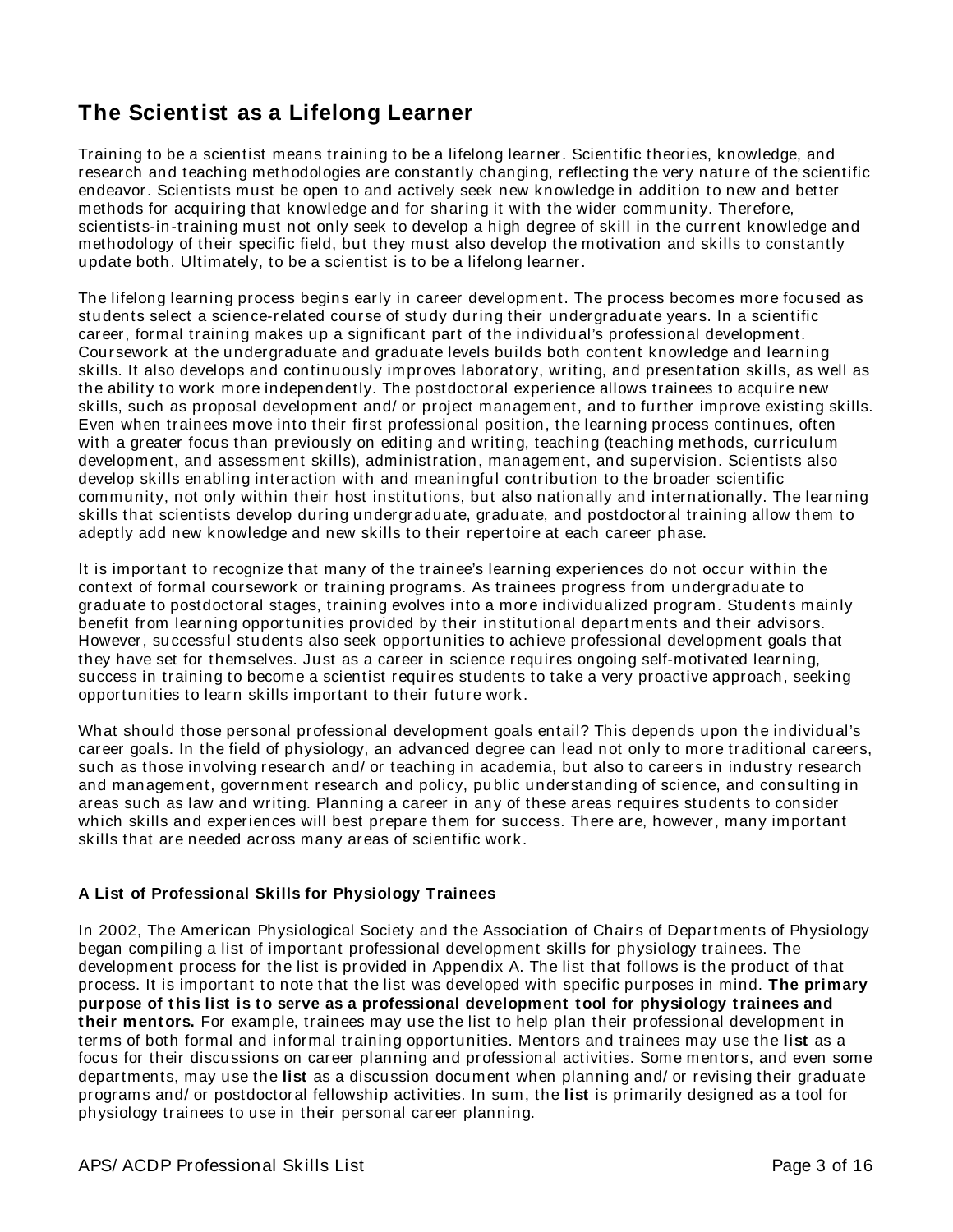It is important to note that the document was NOT designed for some other purposes. **This document was not designed to serve as a list of standards for graduate or postdoctoral training.** In the process of becoming a physiologist, some, but not all, learning experiences are provided by graduate departments and postdoctoral employment. Others must be sought individually and customized to the specific needs of the trainee. This list describes the skills developed through both formal and informal learning experiences and, therefore, does not constitute a set of standards for graduate programs or postdoctoral fellowships.

Second, **it does not represent a "one-size-fits-all" checklist for professional development**. This list was developed with the wide variety of career areas that trained physiologists enter in mind. These include positions in academia, government, industry, not-for-profit organizations, and private consulting. Depending on the specific career goal, trainees may need to further develop their skills in research, teaching, administration and management, communications, business, law, information technology, or other areas. Trainees should consider what their personal career goals are and ask mentors who work in those areas about the types of skills that are particularly important to develop. However, it should be noted that, for most professional positions, some proficiency in all of these areas would be of value. For example, even those who do not teach formal courses will use teaching skills in seminars, coaching employees, and developing audio-visual materials for presentations and publications.

Finally, **it does not provide a detailed list of the core biomedical science knowledge or laboratory techniques needed for a successful research career in physiology**. These differ by the specific academic department and, of course, by the specific research field and topics selected. These are, however, important topics that trainees should discuss with their mentors and departmental advisors.

#### **Document Organization**

The list of professional skills is divided into major skills categories. At the beginning of each category is a description of the overall category along with suggestions of career fields where these skills are especially important. The nine major categories are:

- *1. Core Biomedical Science Know ledge*
- *2. Professional Ethics*
- *3. Laboratory-Related Skills*
- *4. Research/ Analytical Skills*
- *5. Communication Skills*
- *6. Teaching and Mentoring Skills*
- *7. Personnel and Management Skills*
- *8. Lifelong Learning Skills*
- *9. Career Development Skills*

The categories are not listed in order of importance nor are the skills listed in chronological order (that is, graduate vs. postdoctoral skills). However, those skills considered by APS and ACDP to be most likely developed after the graduate years are highlighted with an asterisk (\*).

Across categories, there are redundancies in the specific skills listed. For example, knowing how to organize ideas in a useful manner is cited as an important skill in both "Technical Writing" and "Presentations" in the *Communications Skills* category. Similarly, skill in conceptualizing specific problems is listed under both "Problem-Solving/ Reasoning" and "Experimental Design" in the *Research/ Analytic Skills* category. This type of redundancy is intentional and is designed to help the trainee recognize that some skills are important to more than one area of professional activity.

Finally, APS and ACDP have elected to include a section on interacting with professional societies (see section 9B). Science is a collaborative and interactive endeavor, whether one is engaged in research, teaching, writing, or administration. The resources and opportunities for such collaborative and interactive activities as provided by scientific professional societies are numerous, ranging from publishing and meeting presentations to serving as reviewers, editors, committee members, and officers. Most scientists would agree that these activities make a strong positive contribution to their professional development.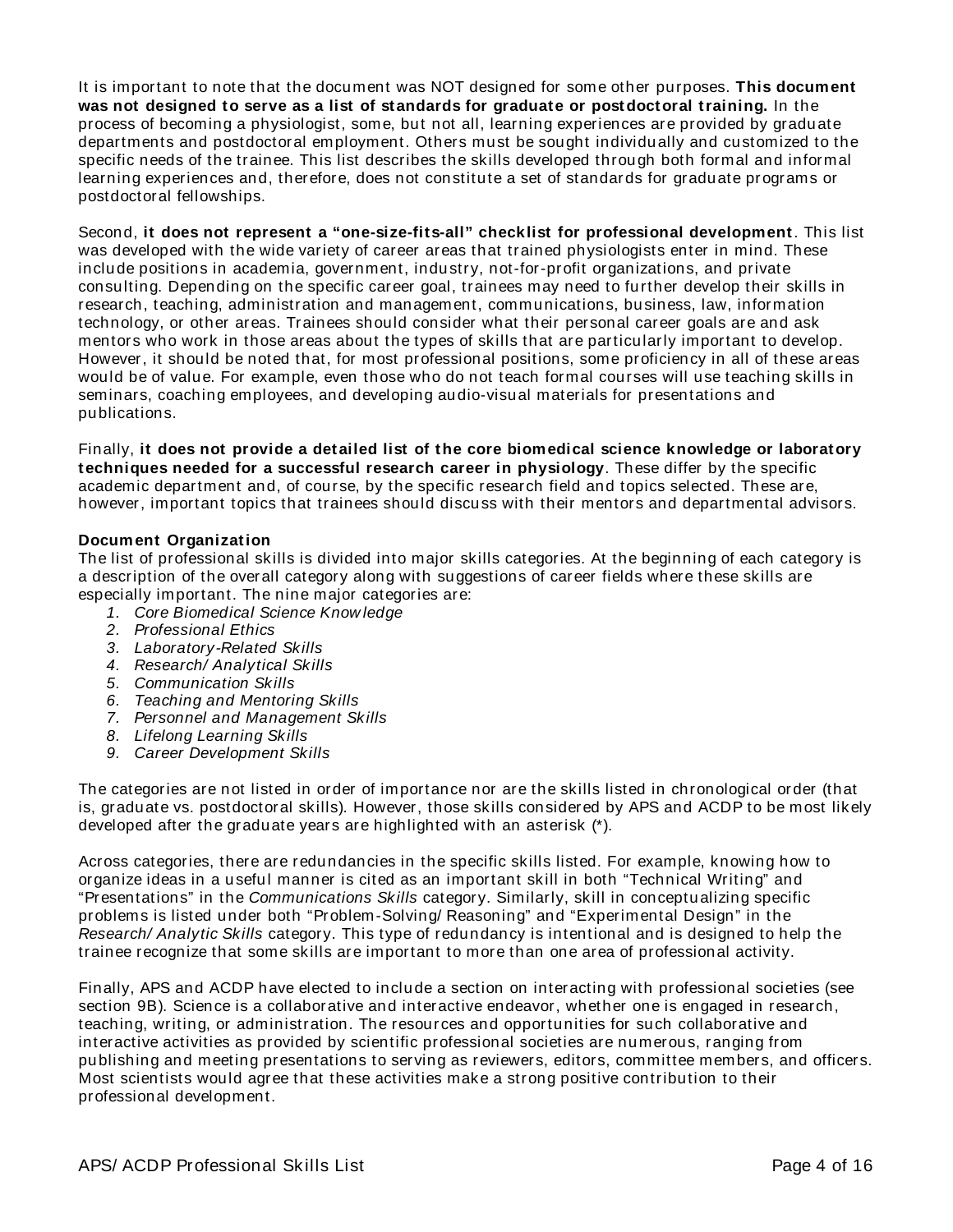#### **A Word of Encouragement**

At each stage of life, we are faced with new challenges and opportunities to learn and grow. Graduate and postdoctoral training in physiology offer a chance not only to learn a profession but also to play a role in exploring the processes of life itself. When a college freshman views a list of the courses required for a degree in biology, the **list** is broken down by year and/ or semester to provide a sequential list of objectives to achieve on the way to earning the bachelors degree. There is a similar structure to the beginning of graduate study but, progressively, the training moves toward a much more individualized and customized program. The exciting part is that the student has increasing input into the direction of his/ her studies and activities. However, this requires progressively more planning and reflection on the part of the student and increased discussion between the student and his/ her mentor(s) and advisor(s). This document is not a road map like the one handed out at freshman orientation. It is not meant to intimidate the new graduate student. Just as the list of courses required for the bachelors degree looked intimidating on the first day of the freshman year, the list of skills to be developed over several years of graduate and postdoctoral training and during the first professional position may seem daunting. Yet, like completing those numerous undergraduate courses, these skills are acquired and developed progressively, with new opportunities to learn and refine additional skills during each year of training. They serve to highlight the many areas of expertise a trained physiologist will have in the future.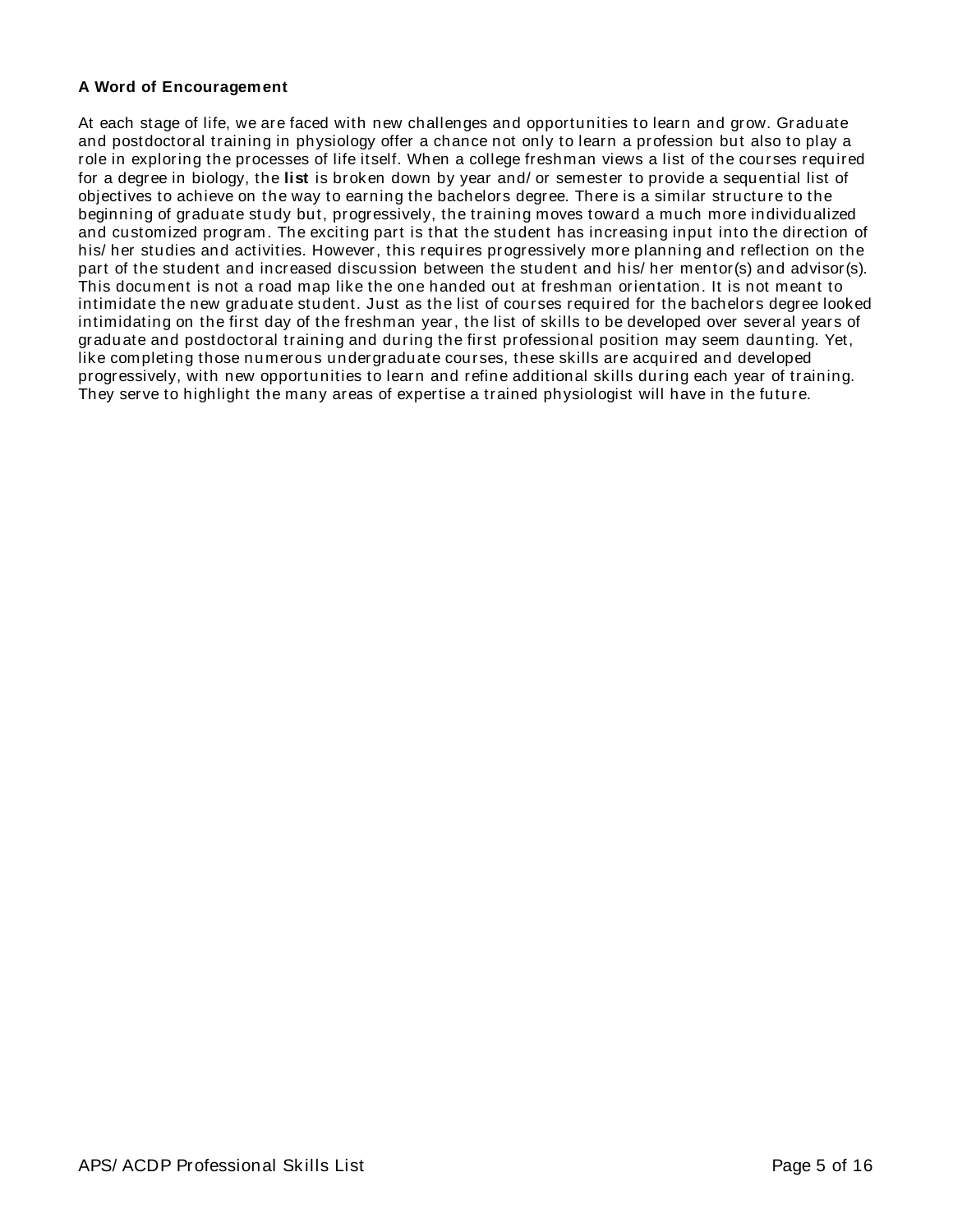### *1. Core Biomedical Science Knowledge*

Graduate students in physiology, as in most areas of science, face the task of becoming both experts and generalists in their field. They must become experts in their specific subfield of physiology, with detailed knowledge of the historical and current research, theories, and methodologies. However, they also must have a broad working knowledge of physiology, from the molecular to the systems levels in order to understand their specific field in the overall context of living systems. This **list** of professional skills does not attempt to detail either the broad or specific concepts needed by the individual student. It is up to the trainee, his/ her advisor, and the department to determine what that detailed and broad knowledge should entail at each stage of training. *Both a broad know ledge of physiology and the skills necessary to develop expertise in a specific content area are important for most physiology-related careers.* 

| <b>Major Skills</b>                     | A Trainee will understand the importance of<br>and work to develop                                                                 |
|-----------------------------------------|------------------------------------------------------------------------------------------------------------------------------------|
| A. Core biomedical<br>science knowledge | a. Broad working knowledge of molecular, cellular, and systems<br>physiology<br>b. Detailed knowledge of specific area of research |

### *2. Professional Ethics*

Professional ethics is integrated into all areas of training, but often it is not taught explicitly as a separate topic. However, the importance of developing professional ethics in any career cannot be overemphasized. The physiologist who does not develop the professional attitudes and behaviors recognized as the norms for his/ her profession and who does not adhere to the mandated protocols for use of living organisms and handling of data and information will find it difficult to be successful in the long term. *Development of and adherence to professional ethics is vital to professionals in all fields.*

| <b>Major Skills</b>                | A Trainee will understand the importance of<br>and work to develop                             |
|------------------------------------|------------------------------------------------------------------------------------------------|
| A. Professional                    | a. Awareness of responsibility as a scientist                                                  |
| attitudes                          | b. Awareness of the ethical implications of one's area of research                             |
|                                    | *c. Understanding of public affairs and how it relates to research                             |
| <b>B.</b> Professional<br>behavior | a. Knowledge of and adherence to professional societies' codes of<br>ethics                    |
|                                    | b. Recognition and acknowledgment of potential conflicts of interest                           |
|                                    | *c. Understanding of appropriate steps or procedures for dealing with<br>conflicts of interest |
|                                    | *d. Recognition of the need to compensate employees fairly -                                   |
|                                    | financially and by acknowledgement of their scientific<br>contributions                        |
|                                    | e. Understanding of and respect for intellectual property rights                               |
|                                    | f. Understanding the need to ensure integrity of own publications<br>and communications        |
|                                    | g. Knowledge of what constitutes fair use of copyrighted material                              |
| C. Use of                          | a. Knowledge of appropriate use of human/animal subjects                                       |
| human/animal                       | b. Knowledge of proper treatment of human/animal subjects                                      |
| subjects                           | *c. Knowledge of how human use and animal care committees work                                 |
|                                    | d. Knowledge of proper protocols                                                               |
| D. Confidentiality                 | a. Knowledge of role of confidentiality in human research                                      |
|                                    | b. Understanding of role of confidentiality in dealing with individuals                        |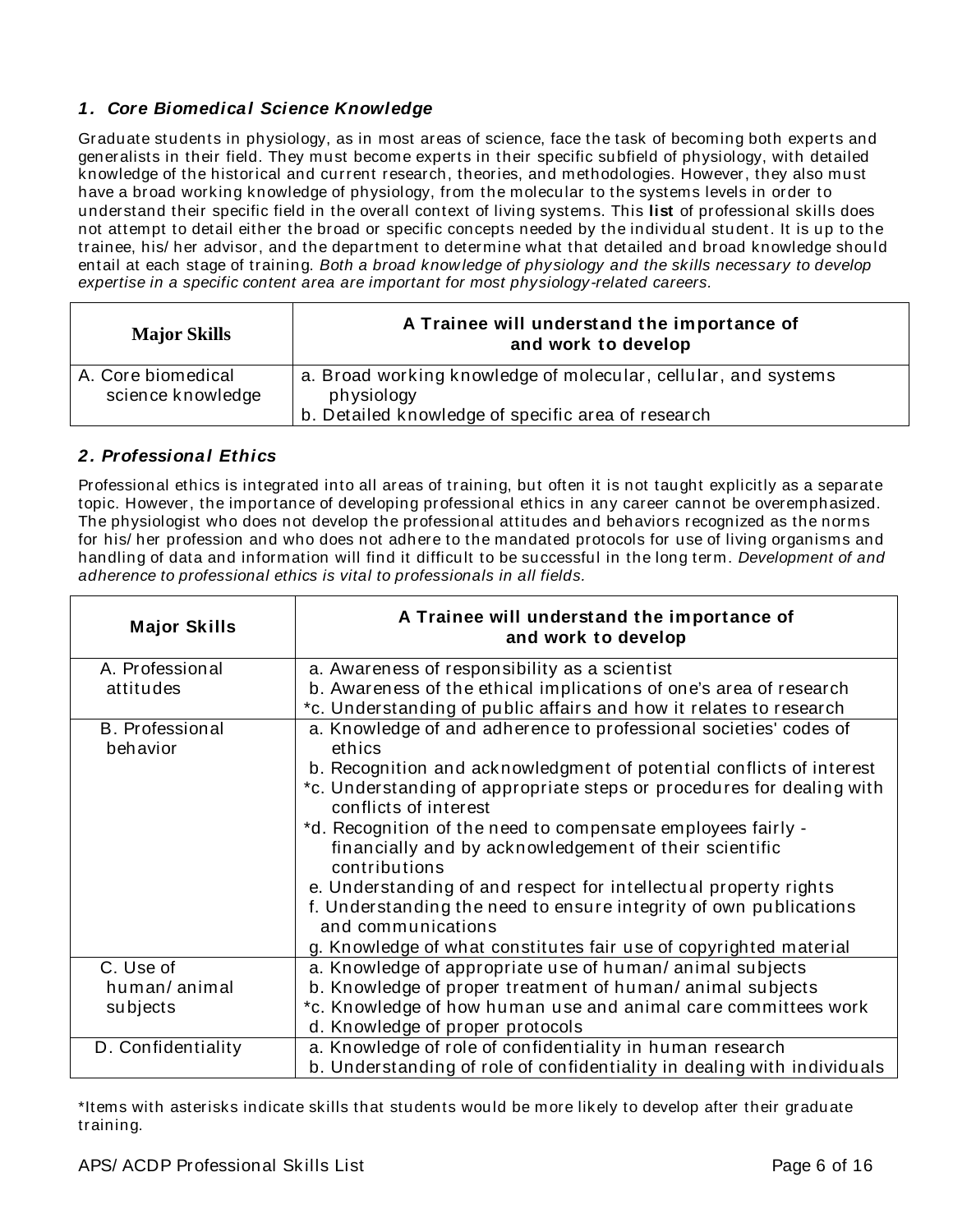### *3. Laboratory-Related Sk ills*

The laboratory materials, equipment, and protocols used by physiologists change regularly as new methods are developed and new safety and procedural regulations are mandated. Furthermore, scientists often cannot predict where a particular research question will lead them. A molecular question may well lead to whole organ experiments and vice versa. As a trainee, it is important to take every opportunity to learn diverse methods, as well as developing expertise in the primary methods used in one's own field. This includes understanding what is involved in using animals or humans in research, as well as the safe handling of radioactive and other hazardous materials. Finally, it is critical to learn early in one's training how to maintain accurate records, logs, and protocols. *While laboratory skills are obviously important for the physiologist primarily involved in research, they are also critical to those engaged in teaching courses that include a laboratory component.*

| <b>Major Skills</b>             | A Trainee will understand the importance of<br>and work to develop                                                                                                                                                                                                                                                                                                                                                                                                                                                                                                                |
|---------------------------------|-----------------------------------------------------------------------------------------------------------------------------------------------------------------------------------------------------------------------------------------------------------------------------------------------------------------------------------------------------------------------------------------------------------------------------------------------------------------------------------------------------------------------------------------------------------------------------------|
| A. Laboratory-related<br>skills | a. Knowledge of guidelines and institutional certification in human<br>experimentation, animal experimentation, and laboratory safety,<br>including use and disposal of radioactive and hazardous<br>materials<br>b. Knowledge of operation and maintenance of basic lab<br>instrumentation, including reliability and limitations<br>c. Knowledge of sound laboratory practice and ability to maintain<br>records, logs, and protocols<br>d. Skill in handling of experimental animals and working with<br>human subjects<br>e. Skill in making measurements from living systems |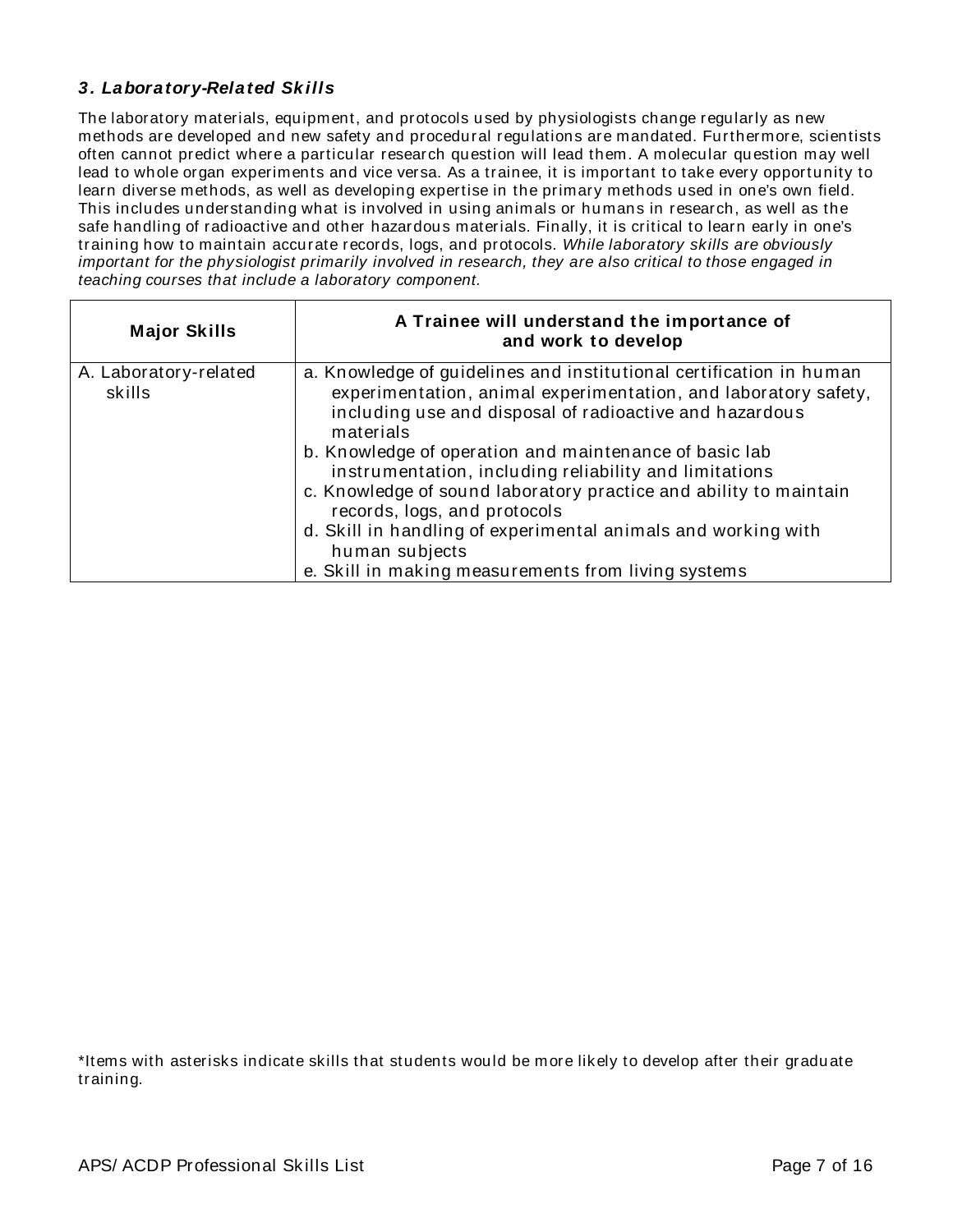### *4. Research/Analytical Sk ills*

This is another area that is vital to any career and, in truth, to daily life. Problem-solving and planning skills, as well as literature skills, can be utilized regardless of the type of work in which the physiologist is engaged. Time and resource management are crucial to life at work and home. Skills in experimental design, while of most necessity to the scientific researcher, also can be u seful in other careers, and information technology skills must be constantly upgraded in all professional fields. Many of the skills in this section are often categorized as critical thinking skills, underscoring their generality and applicability to many fields of endeavor. *Research and analytical skills are important for physiologists w orking in all career areas.* 

| <b>Major Skills</b> | A Trainee will understand the importance of<br>and work to develop                    |
|---------------------|---------------------------------------------------------------------------------------|
| A. Problem          | a. Ability to conceptualize problems                                                  |
| solving/reasoning   | b. Ability to brainstorm (and question) ideas in a group                              |
|                     | c. Ability to combine and integrate information from disparate<br>sources             |
|                     | d. Ability to break down and understand complex content                               |
|                     | e. Ability to solve problems by staying current and up-to-date in<br>new technologies |
|                     | f. Ability to use troubleshooting skills                                              |
|                     | g. Ability to identify irregular results                                              |
|                     | h. Ability to evaluate hypotheses and data critically                                 |
|                     | i. Ability to reach and defend independent conclusions                                |
|                     | Knowledge of appropriate qualitative approaches to research<br>Ť.<br>problems         |
|                     | k. Ability to express a problem or solution using quantitative<br>approaches          |
|                     | I. Ability to generate multiple solutions                                             |
|                     | m. Ability to develop creative solutions (divergent thinking)                         |
|                     | n. Ability to support a position or viewpoint with argumentation and<br>logic         |
|                     | o. Ability to interpret data validly                                                  |
| B. Planning         | a. Ability to prioritize tasks                                                        |
|                     | b. Ability to identify needed resources                                               |
|                     | *c. Knowledge of how to implement and manage all phases of                            |
|                     | complex research projects and follow them through to completion                       |
|                     | *d. Knowledge of how to develop and implement a budget                                |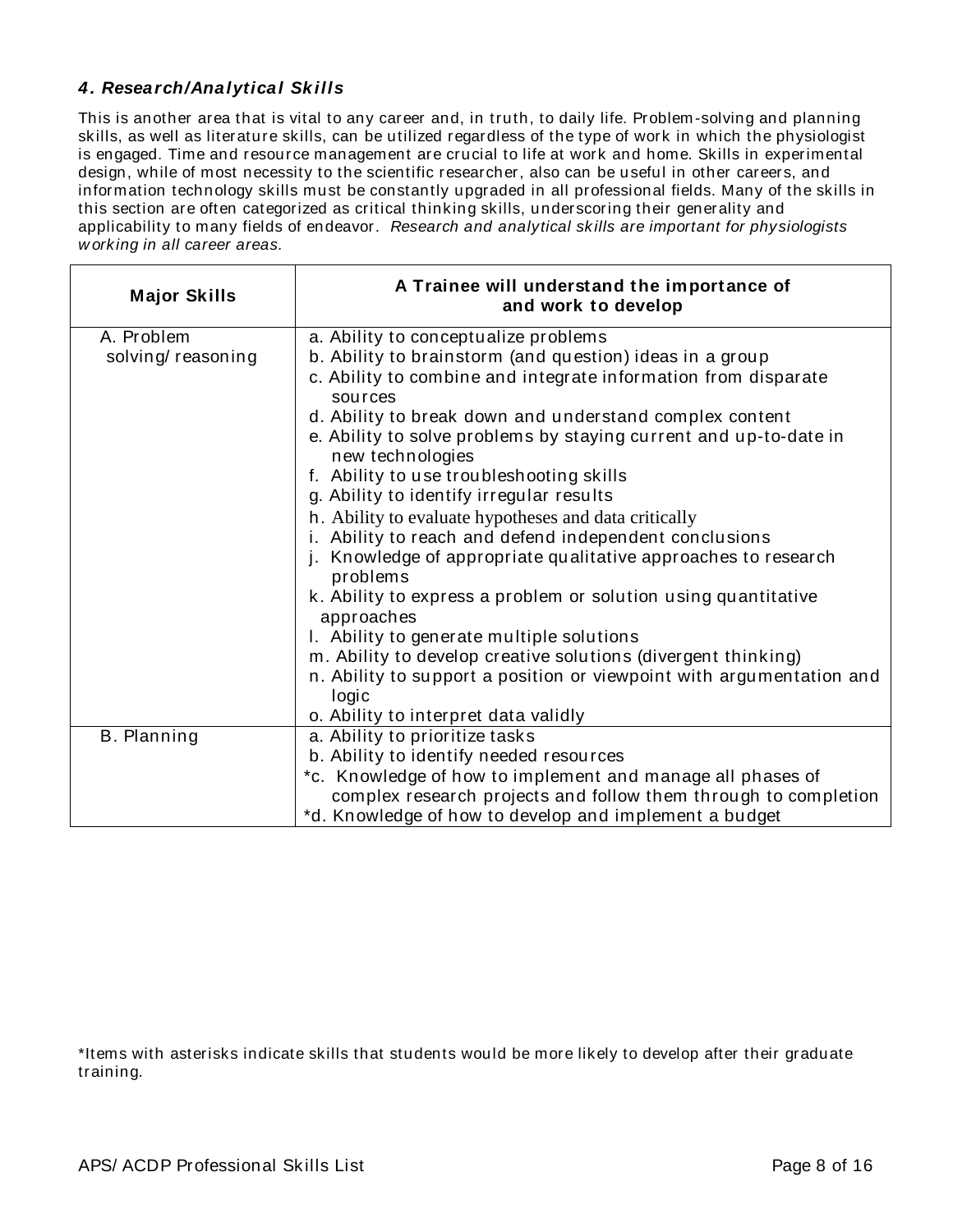# *4. Research/Analytical Sk ills (cont'd)*

| C. Experimental<br>design<br>hypotheses<br>b. Ability to recognize meaningful problems and questions for<br>research<br>c. Ability to define the problem precisely<br>d. Knowledge of different research methodologies<br>e. Ability to select appropriate instruments to acquire data<br>f. Skill in designing experimental protocols, including appropriate<br>use and number of experimental subjects<br>g. Understanding of the principles and procedures for institutional<br>approval for use of animal/ human subjects<br>h. Skill in evaluating experimental evidence<br>i. Ability to draw conclusions from data (data analysis)<br>a. Skill with computers, both software (word processing,<br>D. Informational<br>spreadsheets, databases, Internet, email) and basic equipment<br>technology<br>setup<br>b. Ability to select appropriate graphical methods and appropriate<br>use of graphical representations<br>c. Proficiency in information storage and retrieval<br>d. Knowledge of and ability to use large information databases,<br>including ability to search databases effectively<br>a. Knowledge of and ability to select appropriate statistical<br>E. Data analysis<br>approaches<br>b. Ability to determine accuracy of computed results<br>a. Organizational skills<br>F. Time management<br>b. Ability to prioritize tasks and troubleshoot<br>*c. Ability to plan a project timeline<br>*d. Knowledge of how to track projects<br>G. Resource<br>*a. Ability to organize resources for projects<br>b. Knowledge of how to maintain equipment/ work area<br>management<br>c. Knowledge of inventory and supply maintenance<br>*d. Knowledge of personnel management (see section 7) |                                                                      |
|--------------------------------------------------------------------------------------------------------------------------------------------------------------------------------------------------------------------------------------------------------------------------------------------------------------------------------------------------------------------------------------------------------------------------------------------------------------------------------------------------------------------------------------------------------------------------------------------------------------------------------------------------------------------------------------------------------------------------------------------------------------------------------------------------------------------------------------------------------------------------------------------------------------------------------------------------------------------------------------------------------------------------------------------------------------------------------------------------------------------------------------------------------------------------------------------------------------------------------------------------------------------------------------------------------------------------------------------------------------------------------------------------------------------------------------------------------------------------------------------------------------------------------------------------------------------------------------------------------------------------------------------------------------------------------------------------------------------|----------------------------------------------------------------------|
|                                                                                                                                                                                                                                                                                                                                                                                                                                                                                                                                                                                                                                                                                                                                                                                                                                                                                                                                                                                                                                                                                                                                                                                                                                                                                                                                                                                                                                                                                                                                                                                                                                                                                                                    | a. Knowledge of the scientific method to organize and test ideas and |
|                                                                                                                                                                                                                                                                                                                                                                                                                                                                                                                                                                                                                                                                                                                                                                                                                                                                                                                                                                                                                                                                                                                                                                                                                                                                                                                                                                                                                                                                                                                                                                                                                                                                                                                    |                                                                      |
|                                                                                                                                                                                                                                                                                                                                                                                                                                                                                                                                                                                                                                                                                                                                                                                                                                                                                                                                                                                                                                                                                                                                                                                                                                                                                                                                                                                                                                                                                                                                                                                                                                                                                                                    |                                                                      |
|                                                                                                                                                                                                                                                                                                                                                                                                                                                                                                                                                                                                                                                                                                                                                                                                                                                                                                                                                                                                                                                                                                                                                                                                                                                                                                                                                                                                                                                                                                                                                                                                                                                                                                                    |                                                                      |
|                                                                                                                                                                                                                                                                                                                                                                                                                                                                                                                                                                                                                                                                                                                                                                                                                                                                                                                                                                                                                                                                                                                                                                                                                                                                                                                                                                                                                                                                                                                                                                                                                                                                                                                    |                                                                      |
|                                                                                                                                                                                                                                                                                                                                                                                                                                                                                                                                                                                                                                                                                                                                                                                                                                                                                                                                                                                                                                                                                                                                                                                                                                                                                                                                                                                                                                                                                                                                                                                                                                                                                                                    |                                                                      |
|                                                                                                                                                                                                                                                                                                                                                                                                                                                                                                                                                                                                                                                                                                                                                                                                                                                                                                                                                                                                                                                                                                                                                                                                                                                                                                                                                                                                                                                                                                                                                                                                                                                                                                                    |                                                                      |
|                                                                                                                                                                                                                                                                                                                                                                                                                                                                                                                                                                                                                                                                                                                                                                                                                                                                                                                                                                                                                                                                                                                                                                                                                                                                                                                                                                                                                                                                                                                                                                                                                                                                                                                    |                                                                      |
|                                                                                                                                                                                                                                                                                                                                                                                                                                                                                                                                                                                                                                                                                                                                                                                                                                                                                                                                                                                                                                                                                                                                                                                                                                                                                                                                                                                                                                                                                                                                                                                                                                                                                                                    |                                                                      |
|                                                                                                                                                                                                                                                                                                                                                                                                                                                                                                                                                                                                                                                                                                                                                                                                                                                                                                                                                                                                                                                                                                                                                                                                                                                                                                                                                                                                                                                                                                                                                                                                                                                                                                                    |                                                                      |
|                                                                                                                                                                                                                                                                                                                                                                                                                                                                                                                                                                                                                                                                                                                                                                                                                                                                                                                                                                                                                                                                                                                                                                                                                                                                                                                                                                                                                                                                                                                                                                                                                                                                                                                    |                                                                      |
|                                                                                                                                                                                                                                                                                                                                                                                                                                                                                                                                                                                                                                                                                                                                                                                                                                                                                                                                                                                                                                                                                                                                                                                                                                                                                                                                                                                                                                                                                                                                                                                                                                                                                                                    |                                                                      |
|                                                                                                                                                                                                                                                                                                                                                                                                                                                                                                                                                                                                                                                                                                                                                                                                                                                                                                                                                                                                                                                                                                                                                                                                                                                                                                                                                                                                                                                                                                                                                                                                                                                                                                                    |                                                                      |
|                                                                                                                                                                                                                                                                                                                                                                                                                                                                                                                                                                                                                                                                                                                                                                                                                                                                                                                                                                                                                                                                                                                                                                                                                                                                                                                                                                                                                                                                                                                                                                                                                                                                                                                    |                                                                      |
|                                                                                                                                                                                                                                                                                                                                                                                                                                                                                                                                                                                                                                                                                                                                                                                                                                                                                                                                                                                                                                                                                                                                                                                                                                                                                                                                                                                                                                                                                                                                                                                                                                                                                                                    |                                                                      |
|                                                                                                                                                                                                                                                                                                                                                                                                                                                                                                                                                                                                                                                                                                                                                                                                                                                                                                                                                                                                                                                                                                                                                                                                                                                                                                                                                                                                                                                                                                                                                                                                                                                                                                                    |                                                                      |
|                                                                                                                                                                                                                                                                                                                                                                                                                                                                                                                                                                                                                                                                                                                                                                                                                                                                                                                                                                                                                                                                                                                                                                                                                                                                                                                                                                                                                                                                                                                                                                                                                                                                                                                    |                                                                      |
|                                                                                                                                                                                                                                                                                                                                                                                                                                                                                                                                                                                                                                                                                                                                                                                                                                                                                                                                                                                                                                                                                                                                                                                                                                                                                                                                                                                                                                                                                                                                                                                                                                                                                                                    |                                                                      |
|                                                                                                                                                                                                                                                                                                                                                                                                                                                                                                                                                                                                                                                                                                                                                                                                                                                                                                                                                                                                                                                                                                                                                                                                                                                                                                                                                                                                                                                                                                                                                                                                                                                                                                                    |                                                                      |
|                                                                                                                                                                                                                                                                                                                                                                                                                                                                                                                                                                                                                                                                                                                                                                                                                                                                                                                                                                                                                                                                                                                                                                                                                                                                                                                                                                                                                                                                                                                                                                                                                                                                                                                    |                                                                      |
|                                                                                                                                                                                                                                                                                                                                                                                                                                                                                                                                                                                                                                                                                                                                                                                                                                                                                                                                                                                                                                                                                                                                                                                                                                                                                                                                                                                                                                                                                                                                                                                                                                                                                                                    |                                                                      |
|                                                                                                                                                                                                                                                                                                                                                                                                                                                                                                                                                                                                                                                                                                                                                                                                                                                                                                                                                                                                                                                                                                                                                                                                                                                                                                                                                                                                                                                                                                                                                                                                                                                                                                                    |                                                                      |
|                                                                                                                                                                                                                                                                                                                                                                                                                                                                                                                                                                                                                                                                                                                                                                                                                                                                                                                                                                                                                                                                                                                                                                                                                                                                                                                                                                                                                                                                                                                                                                                                                                                                                                                    |                                                                      |
|                                                                                                                                                                                                                                                                                                                                                                                                                                                                                                                                                                                                                                                                                                                                                                                                                                                                                                                                                                                                                                                                                                                                                                                                                                                                                                                                                                                                                                                                                                                                                                                                                                                                                                                    |                                                                      |
|                                                                                                                                                                                                                                                                                                                                                                                                                                                                                                                                                                                                                                                                                                                                                                                                                                                                                                                                                                                                                                                                                                                                                                                                                                                                                                                                                                                                                                                                                                                                                                                                                                                                                                                    |                                                                      |
|                                                                                                                                                                                                                                                                                                                                                                                                                                                                                                                                                                                                                                                                                                                                                                                                                                                                                                                                                                                                                                                                                                                                                                                                                                                                                                                                                                                                                                                                                                                                                                                                                                                                                                                    |                                                                      |
|                                                                                                                                                                                                                                                                                                                                                                                                                                                                                                                                                                                                                                                                                                                                                                                                                                                                                                                                                                                                                                                                                                                                                                                                                                                                                                                                                                                                                                                                                                                                                                                                                                                                                                                    |                                                                      |
|                                                                                                                                                                                                                                                                                                                                                                                                                                                                                                                                                                                                                                                                                                                                                                                                                                                                                                                                                                                                                                                                                                                                                                                                                                                                                                                                                                                                                                                                                                                                                                                                                                                                                                                    |                                                                      |
|                                                                                                                                                                                                                                                                                                                                                                                                                                                                                                                                                                                                                                                                                                                                                                                                                                                                                                                                                                                                                                                                                                                                                                                                                                                                                                                                                                                                                                                                                                                                                                                                                                                                                                                    |                                                                      |
|                                                                                                                                                                                                                                                                                                                                                                                                                                                                                                                                                                                                                                                                                                                                                                                                                                                                                                                                                                                                                                                                                                                                                                                                                                                                                                                                                                                                                                                                                                                                                                                                                                                                                                                    |                                                                      |
|                                                                                                                                                                                                                                                                                                                                                                                                                                                                                                                                                                                                                                                                                                                                                                                                                                                                                                                                                                                                                                                                                                                                                                                                                                                                                                                                                                                                                                                                                                                                                                                                                                                                                                                    |                                                                      |
|                                                                                                                                                                                                                                                                                                                                                                                                                                                                                                                                                                                                                                                                                                                                                                                                                                                                                                                                                                                                                                                                                                                                                                                                                                                                                                                                                                                                                                                                                                                                                                                                                                                                                                                    | *e. Ability to manage contracts and negotiate with outside vendors   |
| H. Scientific literature<br>a. Familiarity with the research literature of physiology, including                                                                                                                                                                                                                                                                                                                                                                                                                                                                                                                                                                                                                                                                                                                                                                                                                                                                                                                                                                                                                                                                                                                                                                                                                                                                                                                                                                                                                                                                                                                                                                                                                   |                                                                      |
| familiarity with major historical developments                                                                                                                                                                                                                                                                                                                                                                                                                                                                                                                                                                                                                                                                                                                                                                                                                                                                                                                                                                                                                                                                                                                                                                                                                                                                                                                                                                                                                                                                                                                                                                                                                                                                     |                                                                      |
| b. Ability to read the primary literature                                                                                                                                                                                                                                                                                                                                                                                                                                                                                                                                                                                                                                                                                                                                                                                                                                                                                                                                                                                                                                                                                                                                                                                                                                                                                                                                                                                                                                                                                                                                                                                                                                                                          |                                                                      |
| c. Ability to keep abreast of major research developments both                                                                                                                                                                                                                                                                                                                                                                                                                                                                                                                                                                                                                                                                                                                                                                                                                                                                                                                                                                                                                                                                                                                                                                                                                                                                                                                                                                                                                                                                                                                                                                                                                                                     |                                                                      |
| within a particular research area and in the general area of                                                                                                                                                                                                                                                                                                                                                                                                                                                                                                                                                                                                                                                                                                                                                                                                                                                                                                                                                                                                                                                                                                                                                                                                                                                                                                                                                                                                                                                                                                                                                                                                                                                       |                                                                      |
| physiology                                                                                                                                                                                                                                                                                                                                                                                                                                                                                                                                                                                                                                                                                                                                                                                                                                                                                                                                                                                                                                                                                                                                                                                                                                                                                                                                                                                                                                                                                                                                                                                                                                                                                                         |                                                                      |
| d. Ability to locate and assimilate new information rapidly                                                                                                                                                                                                                                                                                                                                                                                                                                                                                                                                                                                                                                                                                                                                                                                                                                                                                                                                                                                                                                                                                                                                                                                                                                                                                                                                                                                                                                                                                                                                                                                                                                                        |                                                                      |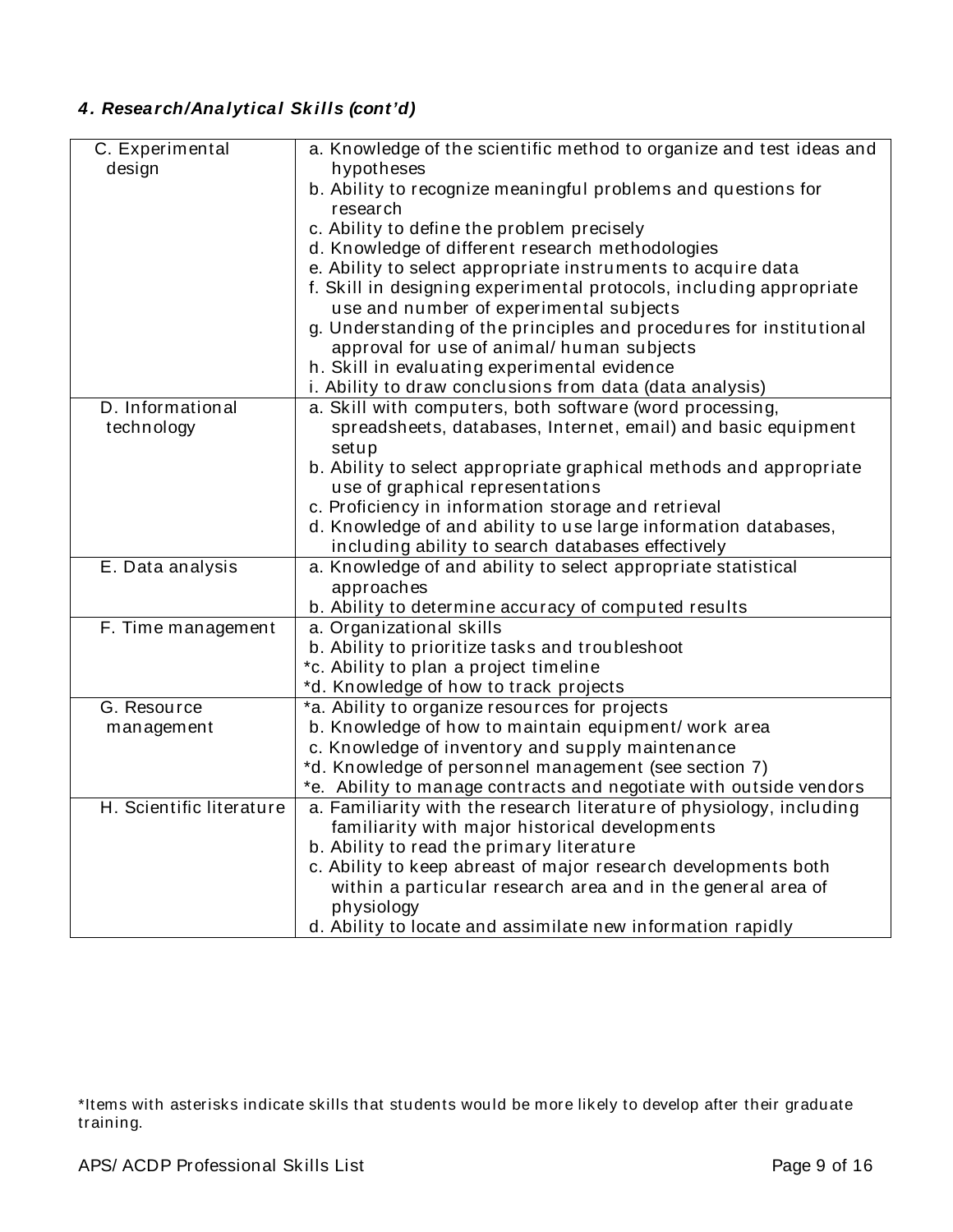### *5. Communication Sk ills*

Good communication skills are required regardless of what career path is chosen, scientific or not. Every person needs to know how to express him/ herself in speaking and writing. Whether presenting a symposium, coaching an employee, being interviewed for a job, or simply talking with a neighbor or colleague, being able to communicate clearly is critical. Being able to express ideas clearly and succinctly in writing also is essential whether it is in a grant proposal, job application cover letter, or letter to the editor. The researcher, for example, may have made a landmark discovery, but the work never "speaks for itself." It requires good written and oral communication skills to share findings with the wider scientific community. As with most skills, communication skills develop through practice. *Communication skills are the hallmark of professionals in all fields, including all areas of physiology.* 

| <b>Major Skills</b>     | A Trainee will understand the importance of<br>and work to develop                                                            |
|-------------------------|-------------------------------------------------------------------------------------------------------------------------------|
| A. Interviewing         | a. Skill in preparing for diverse types of interviews                                                                         |
| (Interviewee)           | b. Knowledge of how to conduct oneself at interviews                                                                          |
|                         | c. Knowledge of appropriate post-interview actions                                                                            |
| <b>B.</b> Presentations | a. Ability to organize ideas in a useful fashion                                                                              |
|                         | b. Ability to use graphics effectively to communicate ideas                                                                   |
|                         | c. Knowledge of how to develop poster presentations                                                                           |
|                         | d. Knowledge of how to develop various types of oral presentations                                                            |
|                         | e. Ability to convey complex information in appropriate fashion to<br>audiences with different levels of physiology knowledge |
|                         | f. Ability to speak before large and small groups                                                                             |
|                         | g. Ability to assess audience response to determine how well ideas                                                            |
|                         | are being conveyed                                                                                                            |
|                         | h. Ability to make persuasive arguments in oral presentations                                                                 |
|                         | i. Ability to handle audience questions                                                                                       |
|                         | j. Ability to speak clearly in English                                                                                        |
| C. Technical writing    | a. Ability to organize ideas in a useful fashion                                                                              |
|                         | b. Ability to write logical instructions                                                                                      |
|                         | c. Ability to write at all levels: brief abstracts to book-length                                                             |
|                         | manuscripts                                                                                                                   |
|                         | d. Ability to use graphics effectively to communicate ideas<br>e. Ability to revise one's own work to make a document or      |
|                         | presentation clearer or more persuasive                                                                                       |
|                         | f. Ability to edit and proofread                                                                                              |
|                         | g. Knowledge of publication process for scientific journals and other                                                         |
|                         | publications                                                                                                                  |
|                         | h. Ability to cite and critically analyze the scientific literature in                                                        |
|                         | written work                                                                                                                  |
|                         | i. Ability to convey complex information in appropriate fashion to<br>audiences with different levels of physiology knowledge |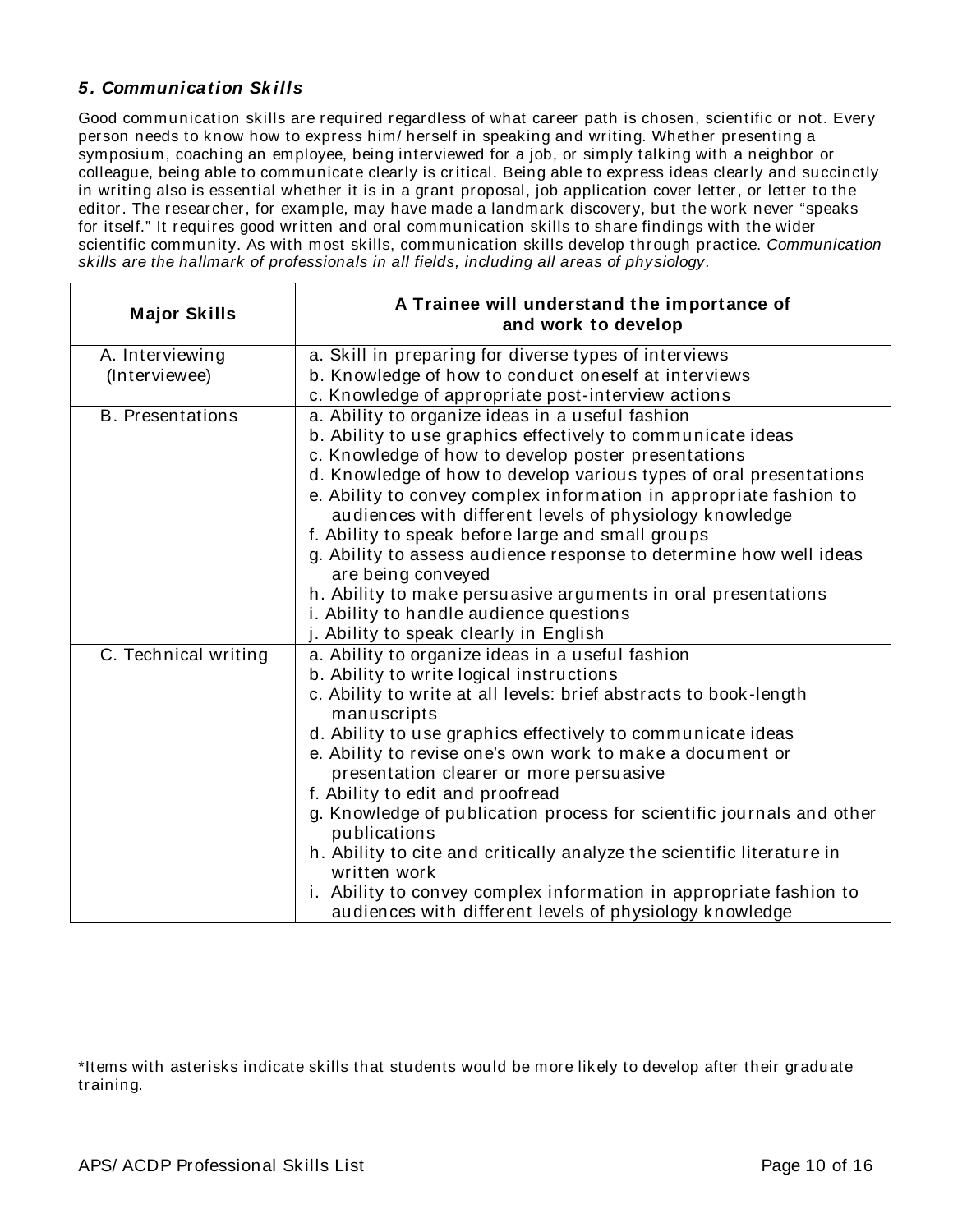## *5. Communication Sk ills (cont'd)*

| D. Grant writing | *a. Knowledge of how to identify various funding sources                              |
|------------------|---------------------------------------------------------------------------------------|
|                  | *b. Knowledge of types of grants and different approaches to writing                  |
|                  | them                                                                                  |
|                  | c. Ability to develop clear and testable hypothesis, objectives, and<br>research plan |
|                  | *d. Proficiency in developing grant budgets                                           |
|                  | *e. Knowledge of submission and evaluation processes                                  |
|                  | *f. Knowledge of grant review processes                                               |
|                  | g. Ability to use scientific literature effectively in writing grant                  |
|                  | proposals                                                                             |
| E. Peer Review   | a. Ability to give and receive appropriate constructive criticism in                  |
|                  | writing and evaluating manuscripts and other types of writings                        |
|                  | b. Ability to give and receive appropriate constructive criticism in                  |
|                  | giving and evaluating oral and poster presentations                                   |
|                  | *c. Ability to give and receive appropriate constructive criticism in                 |
|                  | writing and evaluating grant applications                                             |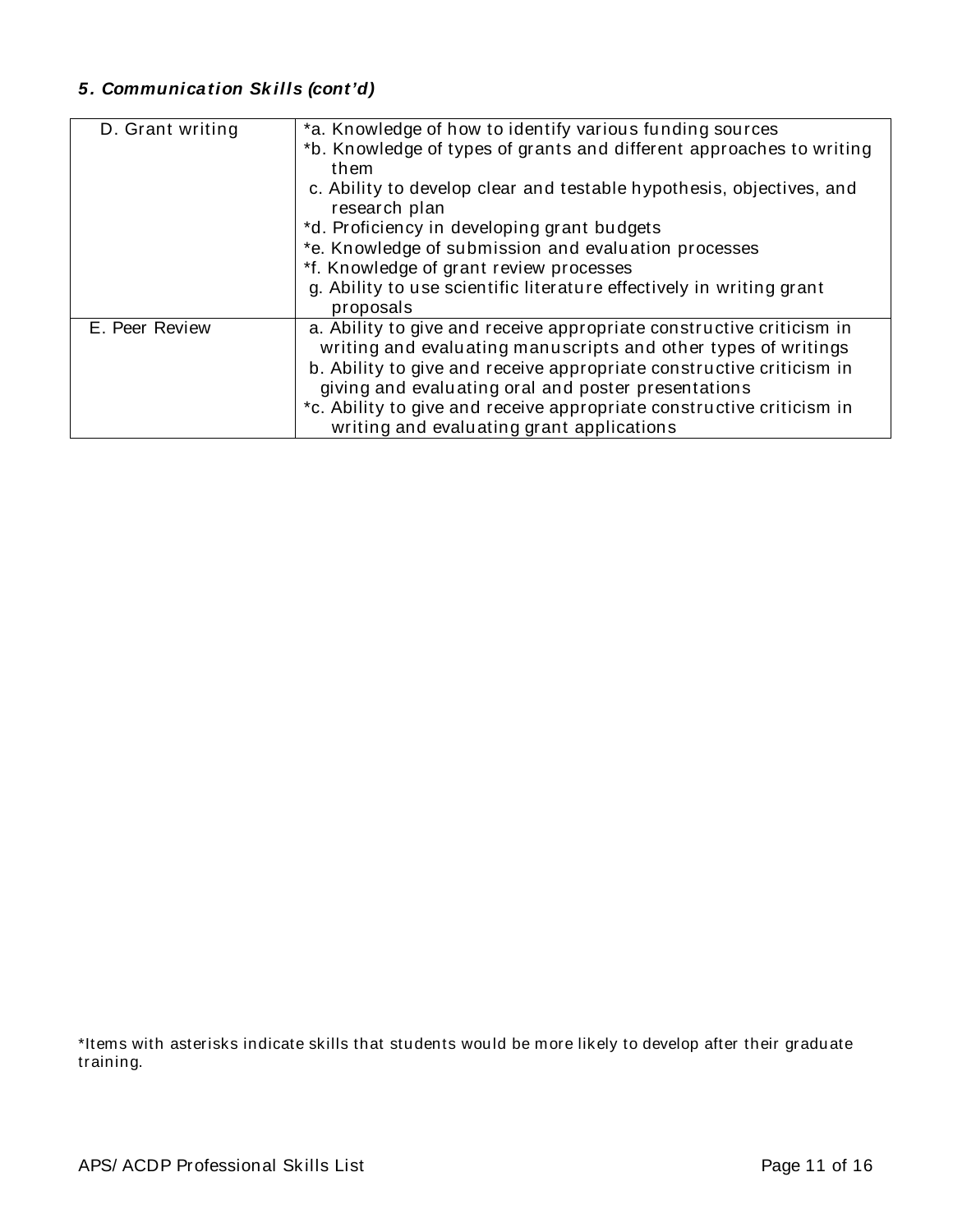### *6. Teaching and Mentoring Sk ills*

Teaching skills are another example of skills that everyone, regardless of career choice, can use. While those trainees planning on a teaching career should hone their teaching skills to the highest level, most professionals have need of teaching skills, either in the workplace or at home. Because institutions greatly vary as to whether graduate students are provided with opportunities to teach, the following items under "A. Teaching" may be developed either as a graduate student, postdoctoral fellow, or later.

Mentoring is a skill that graduate students begin practicing almost immediately, both seeking advice from those ahead and giving advice to those following behind. Knowing how to be a good mentee and mentor is invaluable at all stages of a career. *Teaching and mentoring are both important for physiologists w orking in all career areas.*

| <b>Major Skills</b> | A Trainee will understand the importance of<br>and work to develop                                                                                                                                                 |
|---------------------|--------------------------------------------------------------------------------------------------------------------------------------------------------------------------------------------------------------------|
| A. Teaching         | a. Effective classroom teaching to varied audiences in terms of<br>subject matter                                                                                                                                  |
|                     | b. Effective classroom teaching in terms of pedagogy                                                                                                                                                               |
|                     | c. Ability to convey the competence in subject matter and confidence<br>in one's ability to teach                                                                                                                  |
|                     | d. Ability to develop course curriculum and individual lessons                                                                                                                                                     |
|                     | e. Effective use of common instructional aids, including audiovisual<br>techniques                                                                                                                                 |
|                     | f. Ability to help students understand the general principles and<br>concepts underlying a particular lesson                                                                                                       |
|                     | g. Ability to explain both basic and difficult concepts clearly                                                                                                                                                    |
|                     | h. Ability to put a specific lesson into larger context (clinical<br>relevance, prior material)                                                                                                                    |
|                     | i. Ability to ask good questions (testing, study, case histories)<br>j. Ability to provide feedback to students                                                                                                    |
|                     | k. Awareness of the strengths and limitations of various means for<br>evaluating teaching performance                                                                                                              |
|                     | I. Ability to adjust lesson plan based on info garnered from student<br>questions                                                                                                                                  |
|                     | m. Ability to foster an effective learning environment including<br>showing respect for the student, encouraging their intellectual<br>growth and providing a role model for scholarship and<br>intellectual vigor |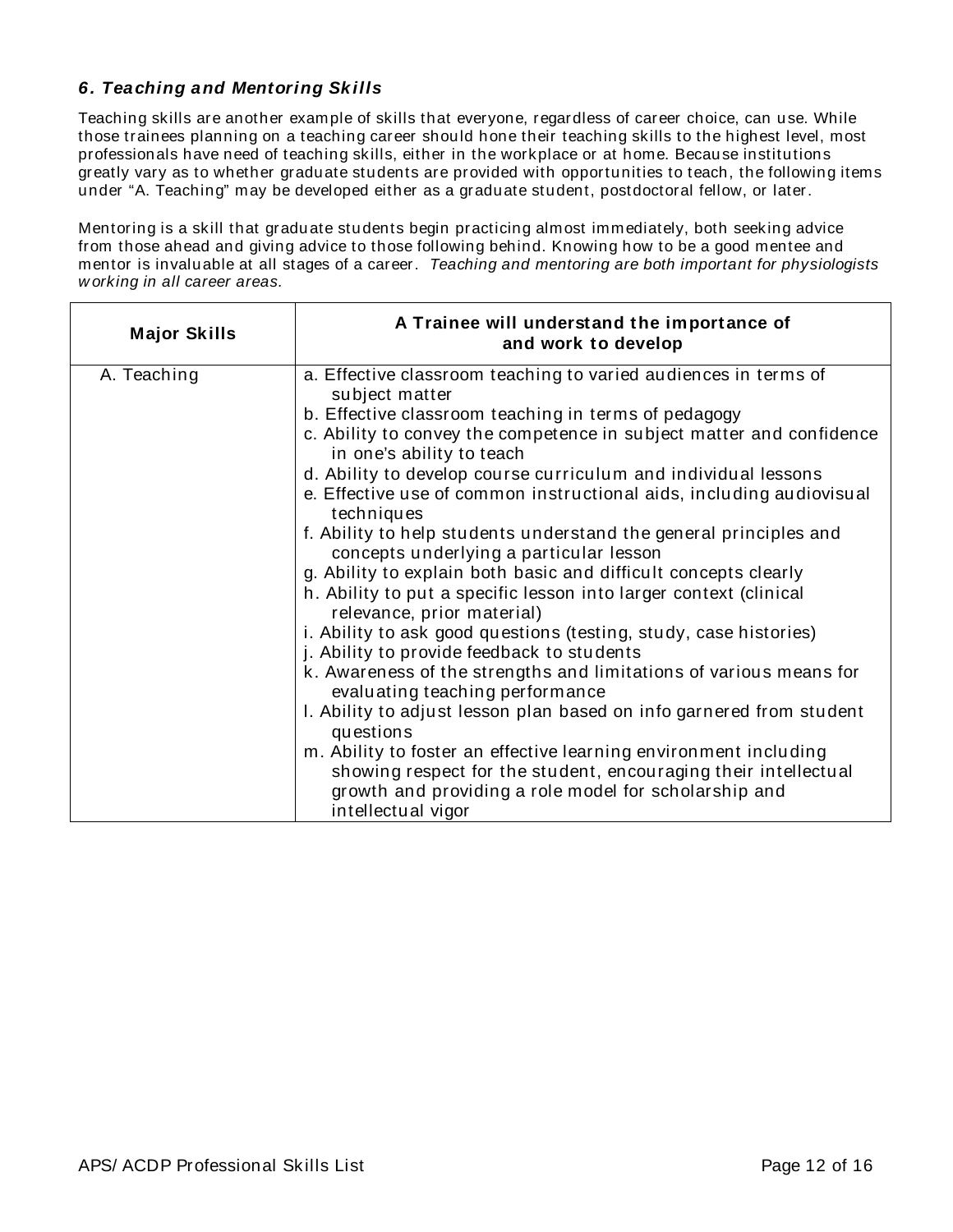## *6. Teaching and Mentoring Sk ills (cont'd)*

| B. Mentoring          | Skills for being a mentor:                                                                                                                                                                                                                                                                                                                                                                                                                                                                                                                                                                                                   |
|-----------------------|------------------------------------------------------------------------------------------------------------------------------------------------------------------------------------------------------------------------------------------------------------------------------------------------------------------------------------------------------------------------------------------------------------------------------------------------------------------------------------------------------------------------------------------------------------------------------------------------------------------------------|
|                       | *a.<br>Knowledge of the role(s) mentors can play at various career<br>stages<br>*b. Ability to evaluate someone's strengths and weaknesses, and<br>help guide them to build on strengths, improve on weaknesses<br>*c. Knowledge of how to provide feedback, constructive criticism,<br>and advice<br>*d. Knowledge of how to listen to someone to understand their<br>perspective on their own situation<br>*e. Knowledge of the rules and procedures related to mentee's<br>$situation - e.g.,$ as a student, postdoctoral fellow, or junior<br>colleague<br>*f. Knowledge of the job market and the opportunities therein |
| B. Mentoring (cont'd) | Skills for utilizing a mentor:<br>a. Knowledge of the role(s) mentors can play at all career stages<br>b. Knowledge of how to select a good mentor<br>c. Knowledge of when to approach mentor for advice, guidance, or<br>advocacy<br>d. Knowledge of how to develop a good relationship with a mentor<br>e. Ability to articulate one's individual needs, desires, concerns, and<br>limitations with regard to one's own career development<br>f. Knowledge of what to do when one disagrees with a mentor<br>g. Knowledge of how to listen to someone to understand their<br>perspective on their own situation            |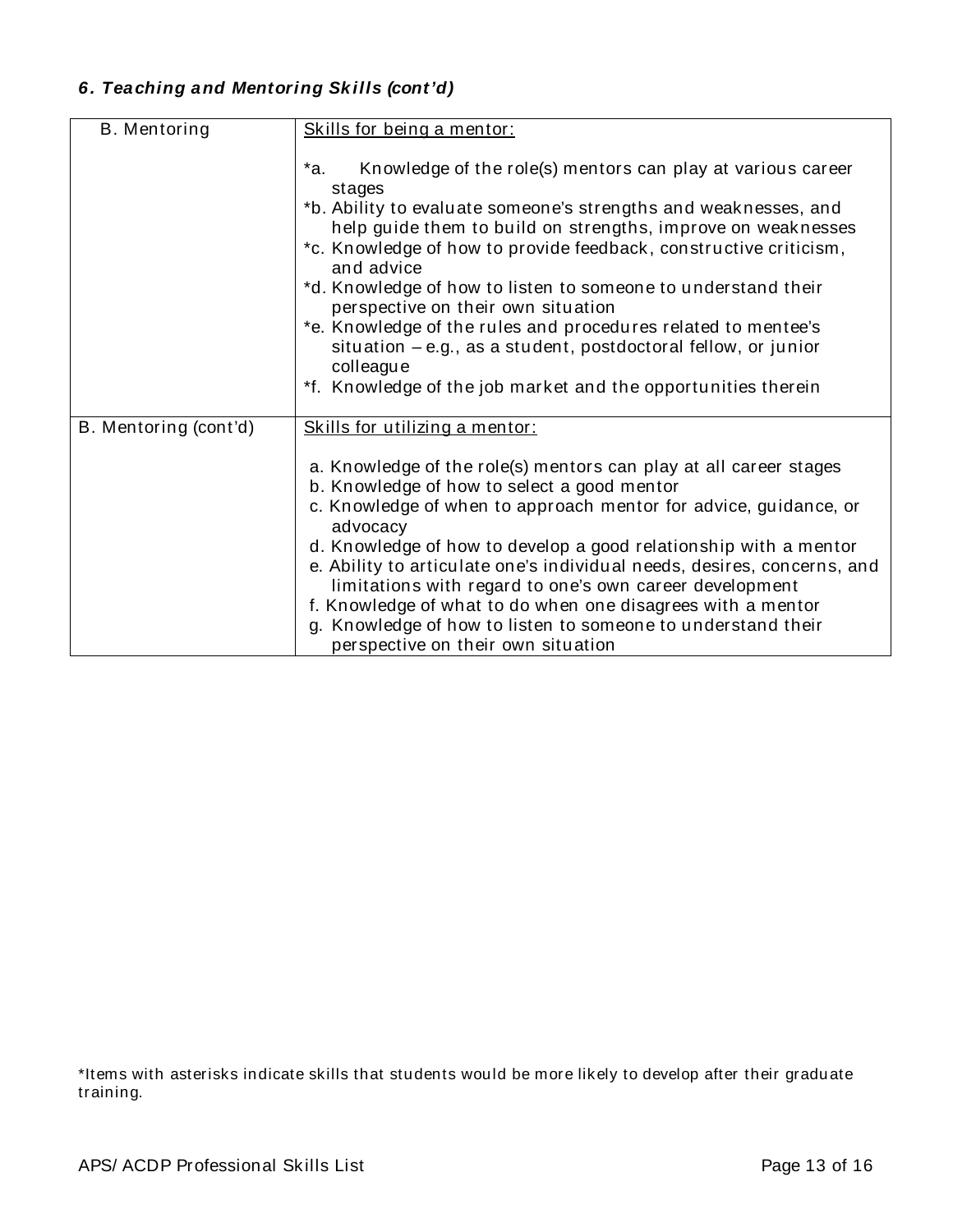### *7. Personnel and Management Sk ills*

While personnel and management skills may not be an area of primary importance to graduate students (although some may be given partial supervision of undergraduates or technicians), it becomes increasingly important as one's career progresses. Regardless of the type of career chosen, personnel and management skills are essential, requiring understanding of both supervisory strategies and personnel procedures. The importance of networking for staying current in one's field and for future development and of teamwork cannot be overstated. *Personnel, management, and teamw ork skills are important to physiology professionals in all fields.* 

| <b>Major Skills</b>                         | A Trainee will understand the importance of<br>and work to develop                                                                                                                                                                                                                                                                                                                                                                                                                                                                                                                                                                                                                                                                                                                                      |
|---------------------------------------------|---------------------------------------------------------------------------------------------------------------------------------------------------------------------------------------------------------------------------------------------------------------------------------------------------------------------------------------------------------------------------------------------------------------------------------------------------------------------------------------------------------------------------------------------------------------------------------------------------------------------------------------------------------------------------------------------------------------------------------------------------------------------------------------------------------|
| A. Supervising staff<br>and other employees | *a. Awareness of basic human resources procedures/laws<br>*b. Recognition of the need to compensate employees fairly -<br>financially and by acknowledgement of their scientific<br>contributions<br>c. Listening skills<br>*d. Advocacy skills<br>e. Ability to explain goals, objectives, guidelines<br>f. Sensitivity to different perspectives and cultures<br>*g. Knowledge of how to cope with and manage complicated<br>personalities<br>*h. Ability to motivate staff<br>*i. Knowledge of how to conduct an interview<br>*j. Knowledge of how to run effective team meetings<br>*k. Knowledge of how to develop fair performance evaluations,<br>including ongoing feedback<br>*I. Knowledge of conflict resolution<br>*m. Ability to write accurate and professional recommendation<br>letters |
| B. Management of                            | *a. Knowledge and adherence to professional societies' codes of                                                                                                                                                                                                                                                                                                                                                                                                                                                                                                                                                                                                                                                                                                                                         |
| projects/grants                             | ethics<br>*b. Understanding of importance of ensuring integrity of own<br>publications and communications<br>*c. Ability to navigate complex bureaucratic environments<br>*d. Skills in time management (assigning priorities and delegating)<br>*e. Ability to develop and implement a budget<br>*f. Ability to manage a team<br>*g. Knowledge of how to create a cooperative work environment                                                                                                                                                                                                                                                                                                                                                                                                         |
| C. Networking                               | a. Knowledge of how to develop a base for possible collaborations<br>b. Knowledge of how to contact other researchers at meetings<br>c. Knowledge of how to contact with other researchers via email                                                                                                                                                                                                                                                                                                                                                                                                                                                                                                                                                                                                    |
| D. Working in teams                         | a. Ability to work well with many different people/ cultures<br>b. Respect for and placing value on different perspectives<br>c. Ability to provide and respond to constructive criticism<br>d. Ability to work well under pressure and willingness to work hard<br>e. Ability to apply oneself to a variety of tasks simultaneously<br>f. Knowledge of how to work with the committee process                                                                                                                                                                                                                                                                                                                                                                                                          |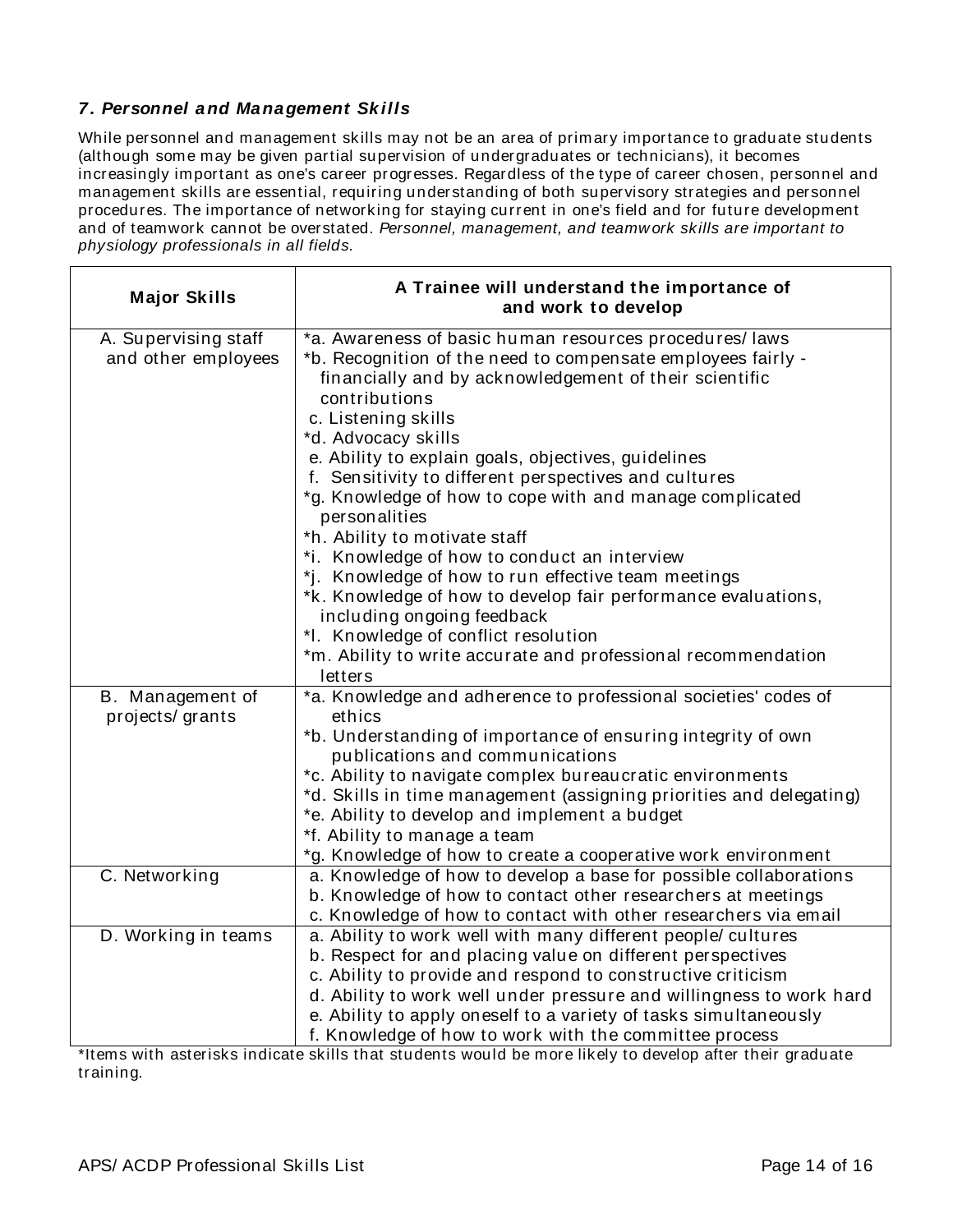### *8. Lifelong Learning Sk ills*

As noted earlier, to be a scientist is to be a lifelong learner. Regardless of position or status, learning must continue in all areas included in this document to ensure continued competency. *Lifelong learning skills are valuable for physiologists w orking in all areas.* 

| <b>Major Skills</b>  | A Trainee will understand the importance of<br>and work to develop                                                          |
|----------------------|-----------------------------------------------------------------------------------------------------------------------------|
| A. Lifelong learning | a. Awareness of various career opportunities available                                                                      |
|                      | b. Awareness of contemporary issues in physiology                                                                           |
|                      | c. Willingness to examine, adapt, and adopt practices, methods,<br>and ideas from perspectives very different from your own |
|                      | d. Commitment to continuously upgrading one's education                                                                     |
|                      | e. Skills associated with independent learning                                                                              |
|                      | f. Self-skills (self-motivation, self-confidence)                                                                           |

### *9. Career Development Sk ills*

Initially, career planning may be perceived as a skill solely for graduate students. However, scientists at all levels must engage in career planning. Opportunities can arise very unexpectedly and the successful physiologist is prepared to take advantage of them. A current example is entrepreneurial skills. Whereas once they were not viewed as important, for many of today's physiologists they are fundamental, critical to the success of their overall research or development program. Professional societies offer scientists an important venue for developing and honing many professional skills and for exploring possible avenues for career development. *Professionals in all fields must afford time to career planning.* 

| <b>Major Skills</b>                           | A Trainee will understand the importance of<br>and work to develop                                                           |
|-----------------------------------------------|------------------------------------------------------------------------------------------------------------------------------|
| A. Career planning                            | a. Periodic self-assessment of one's skills and interest                                                                     |
|                                               | b. Knowledge of diverse career options and current/future job<br>markets                                                     |
|                                               | c. Ability to investigate necessary skills/ knowledge for<br>particular careers                                              |
|                                               | d. Ability to adapt to a changing environment                                                                                |
|                                               | e. Willingness to examine, adapt, and adopt practices, methods,<br>and ideas from perspectives very different from one's own |
|                                               | f. Ability to identify and seek advice from a mentor(s)                                                                      |
|                                               | g. Understanding of expectations for current position and/ or for                                                            |
|                                               | job advancement                                                                                                              |
| B. Interacting with<br>professional societies | a. Understand the benefits of belonging to and participating in<br>a professional society                                    |
|                                               | b. Knowledge of appropriate societies to select for membership                                                               |
|                                               | c. Understanding how to get the most benefit from attending<br>scientific meetings                                           |
|                                               | d. Skill in presenting one's research                                                                                        |
|                                               | *e. Knowledge of committees and selection process                                                                            |
|                                               | *f. Skill in doing editorial work (Reviewing manuscripts)                                                                    |
|                                               | *g. Ability to organize symposia/conferences                                                                                 |
| C. Entrepreneurial skills                     | a. Knowledge of intellectual property rights                                                                                 |
|                                               | *b. Recognition and acknowledgment of potential conflicts of<br>interest                                                     |
|                                               | *c. Understanding of appropriate steps/ procedures for dealing                                                               |
|                                               | with conflicts of interest                                                                                                   |
|                                               | *d. Knowledge of patents process                                                                                             |
|                                               | *e. Skills in negotiating                                                                                                    |